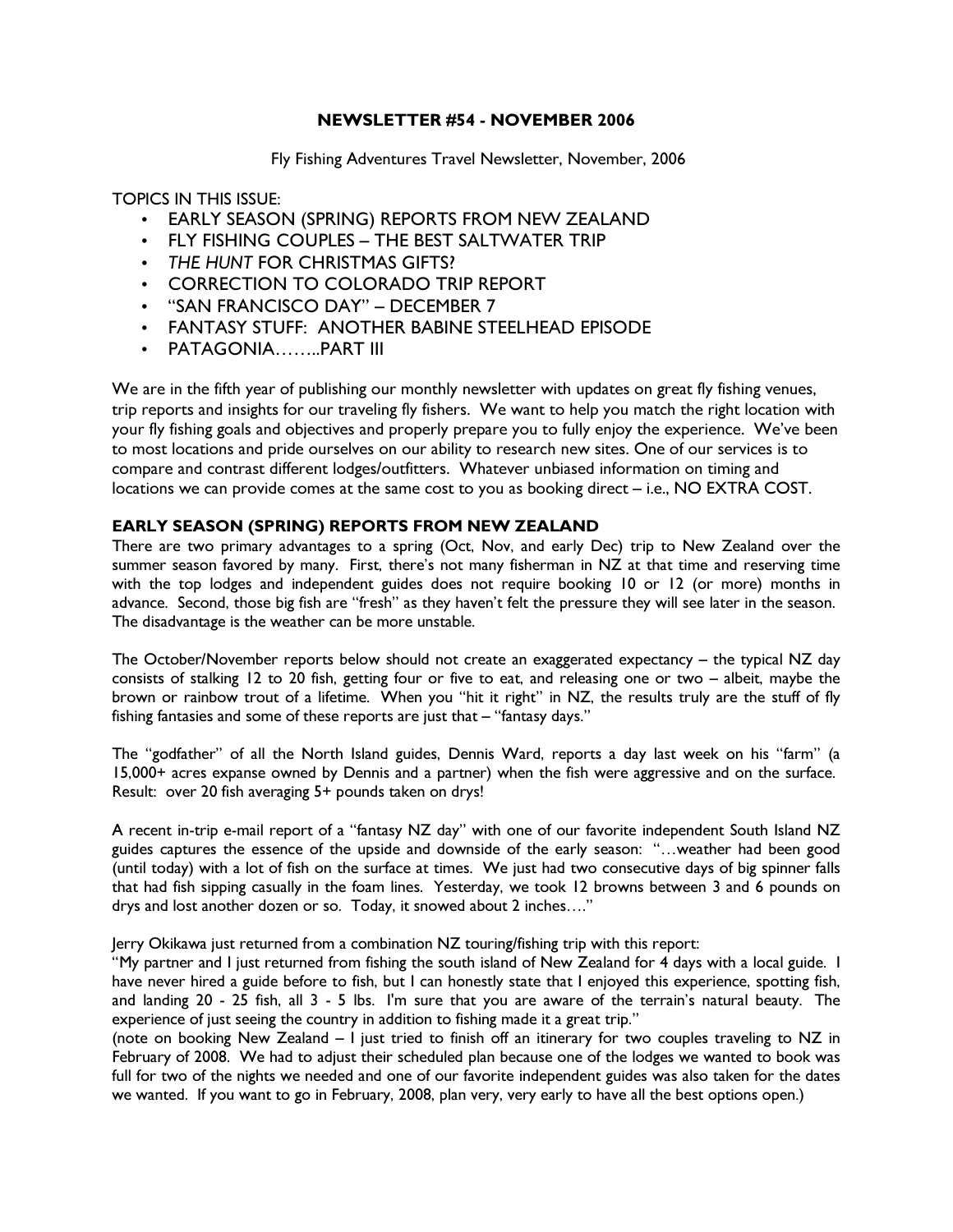## FLY FISHING COUPLES – THE BEST SALTWATER TRIP

Couples who share the passion of fly fishing have many exciting travel options open to them. Based on my personal experience and feedback from reliable, well-traveled clients, my vote for the top saltwater flats trip for fly fishing couples is:

Salt water flats: Seaduction, Belize – Spending a week with Charles and Avi Westby on the 37 foot Sea Ray, the Seaduction, in the shallow, protected waters inside the barrier reef of Belize is the saltwater flats top couples adventure. Charles' background of a lifetime on these waters brings a special depth to the overall flats fishing experience which includes all the top shallow water salt water species – tarpon, permit, snook, bonefish, jacks, barracuda, etc. Charles does the guiding and Avi the cooking – and they do an excellent job of hosting couples. (Personal note: I've been fishing with Charles on mothership trips for over 20 years.) Price is \$5,800 for a seven night trip for two, virtually all inclusive. Rebookings of this years clients are complete – remaining open weeks are below.

1/12- 19; 2/3 – 10; 3/22 – 29 (maybe?); 4/10 – 17; 4/21 – 28; 6/29 – 7/6; 8/23 – 30.

## THE HUNT FOR CHRISTMAS GIFTS?

If you are making up your gift giving list for Christmas and a new fly fishing book that has received the following accolades would satisfy some of your needs, see below for how to purchase a personalized copy:

- "THE HUNT is one of the great fly fishing classics of all time…...unbelievably good work."
- "….the finest collection of fly fishing photographs ever assembled…."
- "….overall, I'd be taxed to reach for a more enjoyable read…."
- "….I've never in all my years seen anything as profoundly special as THE HUNT…." An absolute masterpiece."

(see the website www.ffhunt.com for a full list of reviews and comments)

We've (written by my son, Scott, and myself) been honored by the praise and award THE HUNT has received. If you'd like to order personalized copies for gifts, fill out the "special instructions" section on the order blank on the websitewww.ffhunt.com. We can meet any personalization requests you have – call 888-347-4896 if you have specific questions.

#### CORRECTION TO COLORADO TRIP REPORT

A few weeks ago I sent out a report of my recent trip to Three Forks Ranch and the White River Valley in Colorado. In the report, I incorrectly stated that the land owners in Colorado had ownership of both the surface and bottom of streams and rivers that flowed over their property therefore limiting access to the public. What should have been stated is the land owners own the bottom of their streambeds and therefore it is trespassing for an outsider to wade or float water on their property unless they can float it without touching any portion of the streambed or banks. In other words, a river has to have enough water flow to be completely navigable and there has to be an accessible, public "put-in" spot available. This is the correct reason that many of the private waters fisheries in Colorado (such as the upper stretches of the White River or the small streams and rivers that flow on Three Forks Ranch) can remain "private access."

# "SAN FRANCISCO DAY" – DECEMBER 7

If you are in San Francisco, we have scheduled Thursday, December 7 as our next day in the City. To view a list of the slide presentations we have available, go to our website www.flyfishingadventures.org Under the link for "Newsletters/Trip Reports" is the list of slide shows. I am available by appointment to stop by your office or home for discussion and/or slide presentations from our library. Also, I'm available to get together for a cup of coffee or soft drink almost anywhere in the City.